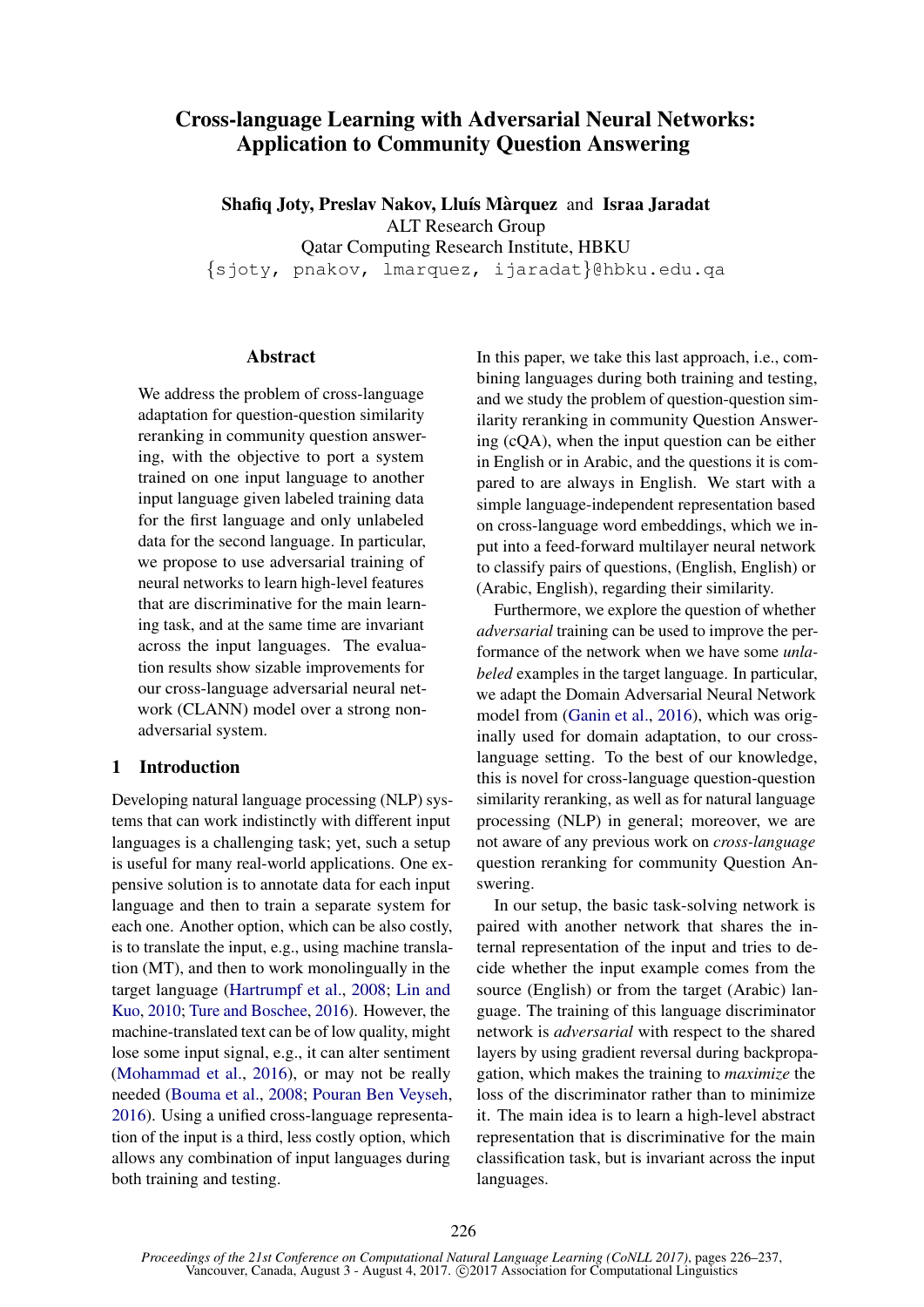We apply this method to an extension of the SemEval-2016 Task 3, subtask B benchmark dataset for question-question similarity reranking (Nakov et al., 2016b). In particular, we hired professional translators to translate the original English questions to Arabic, and we further collected additional unlabeled questions in English, which we also got translated into Arabic. We show that using the unlabeled data for adversarial training allows us to improve the results by a sizable margin in both directions, i.e., when training on English and adapting the system with the Arabic unlabeled data, and vice versa. Moreover, the resulting performance is comparable to the best monolingual English systems at SemEval. We also compare our unsupervised model to a semi-supervised model, where we have some labeled data for the target language.

The remainder of this paper is organized as follows: Section 2 discusses some related work. Section 3 introduces our model for adversarial training for cross-language problems. Section 4 describes the experimental setup. Section 5 presents the evaluation results. Finally, Section 6 concludes and points to possible directions for future work.

# 2 Related Work

Below we discuss three relevant research lines: (*a*) adversarial training, (*b*) question-question similarity, and (*c*) cross-language learning.

*Adversarial training* of neural networks has shown a big impact recently, especially in areas such as computer vision, where generative unsupervised models have proved capable of synthesizing new images (Goodfellow et al., 2014; Radford et al., 2016; Makhzani et al., 2016). One crucial challenge in adversarial training is to find the right balance between the two components: the generator and the adversarial discriminator. Thus, several methods have been proposed recently to stabilize training (Metz et al., 2017; Arjovsky et al., 2017). Adversarial training has also been successful in training predictive models. More relevant to our work is the work of Ganin et al. (2016), who proposed domain adversarial neural networks (DANN) to learn discriminative but at the same time domain-invariant representations, with domain adaptation as a target. Here, we use adversarial training to learn task-specific representations in a *cross-language* setting, which is novel for this task, to the best of our knowledge.

*Question-question similarity* was part of Task 3 on cQA at SemEval-2016/2017 (Nakov et al., 2016b, 2017); there was also a similar subtask as part of SemEval-2016 Task 1 on Semantic Textual Similarity (Agirre et al., 2016). Question-question similarity is an important problem with application to question recommendation, question duplicate detection, community question answering, and question answering in general. Typically, it has been addressed using a variety of textual similarity measures. Some work has paid attention to modeling the question topic, which can be done explicitly, e.g., using a graph of topic terms (Cao et al., 2008), or implicitly, e.g., using LDA-based topic language model that matches the questions not only at the term level but also at the topic level (Zhang et al., 2014). Another important aspect is syntactic structure, e.g., Wang et al. (2009) proposed a retrieval model for finding similar questions based on the similarity of syntactic trees, and Da San Martino et al. (2016) used syntactic kernels. Yet another emerging approach is to use neural networks, e.g., dos Santos et al. (2015) used convolutional neural networks (CNNs), Romeo et al. (2016) used long short-term memory (LSTMs) networks with neural attention to select the important part when comparing two questions, and Lei et al. (2016) used a combined recurrent–convolutional model to map questions to continuous semantic representations. Finally, translation models have been popular for question-question similarity (Jeon et al., 2005; Zhou et al., 2011). Unlike that work, here we are interested in *cross-language adaptation* for question-question similarity reranking. The problem was studied in (Martino et al., 2017) using cross-language kernels and deep neural networks; however, they used no adversarial training.

*Cross-language Question Answering* was the topic of several challenges, e.g., at CLEF 2008 (Forner et al., 2008), at NTCIR-8 (Mitamura et al., 2010), and at BOLT (Soboroff et al., 2016). Cross-language QA methods typically use machine translation directly or adapt MT models to the QA setting (Echihabi and Marcu, 2003; Soricut and Brill, 2006; Riezler et al., 2007; Hartrumpf et al., 2008; Lin and Kuo, 2010; Surdeanu et al., 2011; Ture and Boschee, 2016). They can also map terms across languages using Wikipedia links or Babel-Net (Bouma et al., 2008; Pouran Ben Veyseh, 2016). However, *adversarial training* has not been tried in that setting.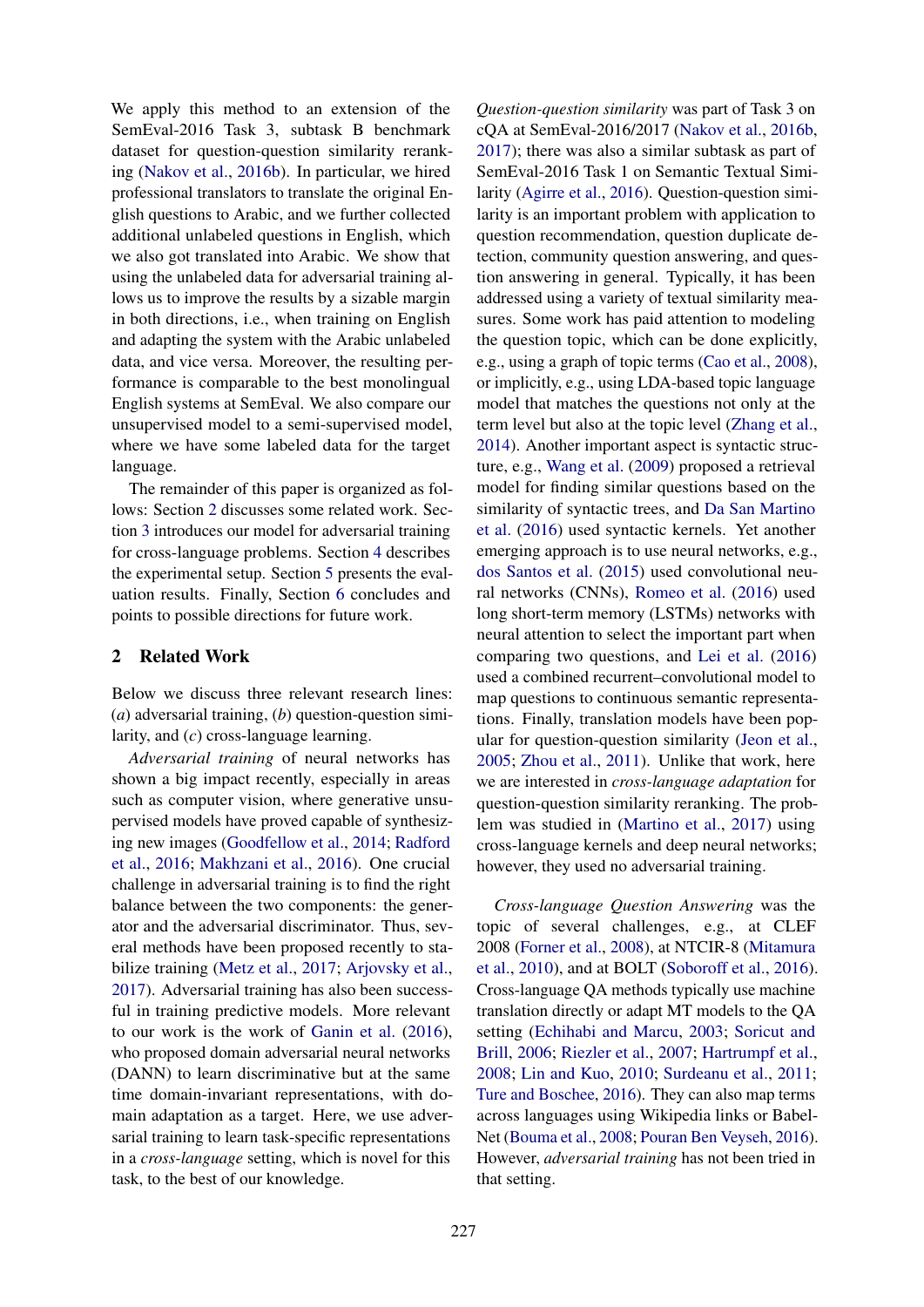- q: *give tips? did you do with it; if the answer is yes, then what the magnitude of what you avoid it? In our country, we leave a 15-20 percent.*
- $q'_1$  Tipping in Qatar. Is Tipping customary in Qatar ? What is considered "reasonable" amount to tip : 1. The guy that pushes the shopping trolley for you 2. The person that washes your car 3. The tea boy that makes coffee for you in the office 4. The waiters at 5-star restaurants 5. The petrol pump attendants etc Relevant
- $q'_2$  Tipping Beauty Salon. What do you think how much i should tip the stuff in a beauty salon for manicure/pedicure; massage or haircut?? Any idea what is required in Qatar? Relevant
	- . . .
- $q'_9$  Business Meeting? Guys; I'm just enquiring about what one should wear to business meetings in Doha? Are there certain things a man should or shouldn't wear (Serious replys only - not like A man shouldn't wear a dress)!!!! Thanks - Gino Irrelevant
- $q'_{10}$  what to do? I see this man every morning; cleaning the road. I want to give him some money(not any big amount)but I feel odd to offer money to a person who is not asking for it. I am confused; I kept the money handy in the car.... because of the traffic the car moves very slowly in that area; I can give it to him easily..but am not able to do it for the past 4 days; and I feel so bad about it. If I see him tomorrow; What to do? Irrelevant

Figure 1: An input question and some of the potentially relevant questions retrieved for it.

# 3 Adversarial Training for Cross-Language Problems

We demonstrate our approach for cross-language representation learning with adversarial training on a cross-lingual extension of the *question–question similarity reranking* subtask of SemEval-2016 Task 3 on community Question Answering.

An example for the monolingual task is shown in Figure 1. We can see an original English input question  $q$  and a list of several potentially similar questions  $q'_i$  from the Qatar Living<sup>1</sup> forum, retrieved by a search engine. The original question (also referred to as a new question) asks about how to tip in Qatar. Question  $q'_1$  is relevant with respect to it as it asks the same thing, and so is  $q'_2$ , which asks how much one should tip in a specific situation. However,  $q'_9$  and  $q'_{10}$  are irrelevant: the former asks about what to wear at business meetings, and the latter asks about how to tip a kind of person who does not normally receive tips.

In our case, the input question  $q$  is in a different language (Arabic) than the language of the retrieved questions (English). The goal is to rerank a set of K retrieved questions  $\{q_k^{\prime}\}_{k=1}^K$  written in a source language (e.g., English) according to their similarity with respect to an input user question  $q$  that comes in another (target) language, e.g., Arabic. For simplicity, henceforth we will use Arabic as target and English as source. However, in principle, our method generalizes to any source-target language pair.

#### 3.1 Unsupervised Language Adaptation

We approach the problem as a classification task, where given a question pair  $(q, q')$ , the goal is to decide whether the retrieved question  $q'$  is *similar* (i.e., relevant) to q or not. Let  $c \in \{0, 1\}$  denote the class label: 1 for similar, and 0 for not similar. We use the posterior probability  $p(c = 1|q, q', \theta)$ as a score for ranking all retrieved questions by similarity, where  $\theta$  are the model parameters.

More formally, let  $\mathcal{R}_n = \{q_{n,k}^{\prime}\}_{k=1}^K$  denote the set of  $K$  retrieved questions for a new question  $q_n$ . Note that the questions in  $\mathcal{R}_n$  are always in English. We consider a training scenario where we have labeled examples  $\mathcal{D}_S = \{q_n, q'_{n,k}, c_{n,k}\}_{n=1}^N$ for English  $q_n$ , but we only have unlabeled examples  $\mathcal{D}_T = \{q_n, q'_{n,k}\}_{n=N+1}^M$  for Arabic  $q_n$ , with  $c_{n,k}$  denoting the class label for the pair  $(q_n, q_{n,k}')$ . We want to train a cross-language model that can classify any test example  $\{q_n, q'_{n,k}\}\,$ , where  $q_n$  is in Arabic. This scenario is of practical importance, e.g., when an Arabic speaker wants to query the system in Arabic, and the database of related information is only in English. Here, we adapt the idea for adversarial training for domain adaptation as proposed by Ganin et al. (2016).

Figure 2 shows the architecture of our crosslanguage adversarial neural network (CLANN) model. The input to the network is a pair  $(q, q')$ , which is first mapped to fixed-length vectors  $(\mathbf{z}_q, \mathbf{z}_{q'})$ . To generate these word embeddings, one can use existing tools such as *word2vec* (Mikolov et al., 2013) and monolingual data from the respective languages. Alternatively, one can use crosslanguage word embeddings, e.g., trained using the *bivec* model (Luong et al., 2015). The latter can yield better initialization, which could be potentially crucial when the labeled data is too small to train the input representations with the end-to-end system.

<sup>1</sup>http://www.qatarliving.com/forum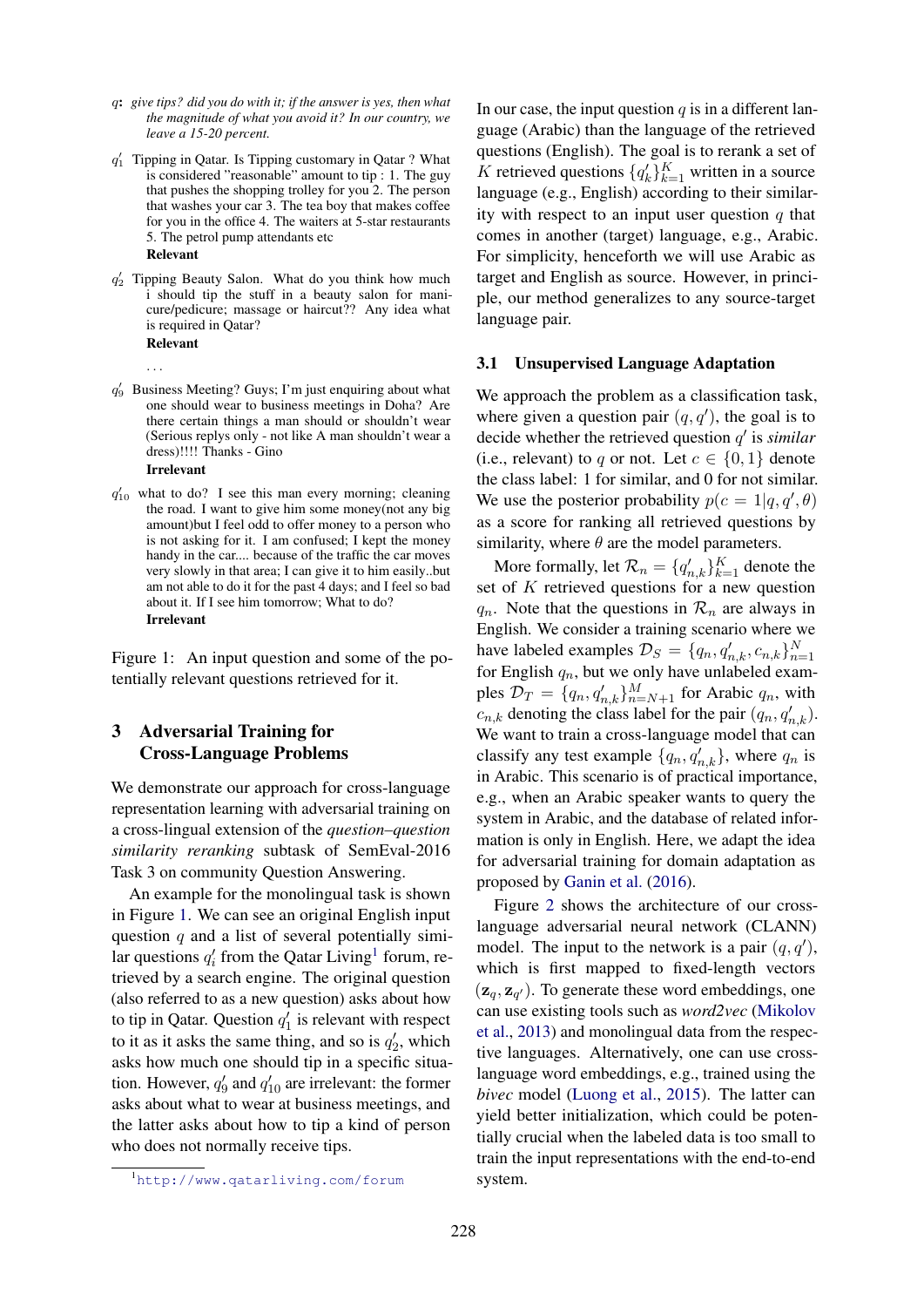

Figure 2: Architecture of CLANN for the question to question similarity problem in cQA.

The network then models the interactions between the input embeddings by passing them through two non-linear hidden layers, h and f. Additionally, the network considers *pairwise* features  $\phi(q, q')$  that go directly to the output layer, and also through the second hidden layer.

The following equations describe the transformations through the hidden layers:

$$
\mathbf{h} = g(U[\mathbf{z}_q; \mathbf{z}_{q'}]) \tag{1}
$$

$$
\mathbf{f} = g(V[\mathbf{h}; \phi(q, q')]) \tag{2}
$$

where [.; .] denotes concatenation of two column vectors,  $U$  and  $V$  are the weight matrices in the first and in the second hidden layer, and  $q$  is a nonlinear activation function; we use rectified linear units or ReLU (Nair and Hinton, 2010).

The pairwise features  $\phi(q, q')$  encode different types of similarity between  $q$  and  $q'$ , and taskspecific properties that we describe later in Section 4. In our earlier work (Martino et al., 2017), we found it beneficial to use them directly to the output layer as well as through a hidden-layer transformation. The non-linear transformation allows us to learn high-level abstract features from the raw similarity measures, while the adversarial training, as we describe below, will make these abstract features language-invariant.

The output layer computes a sigmoid:

$$
\hat{c}_{\theta} = p(c = 1|\mathbf{f}, \mathbf{w}) = \text{sigm}(\mathbf{w}^{T}[\mathbf{f}; \phi(q, q')] )
$$
 (3)

where w are the output layer weights.

We train the network by minimizing the negative log-probability of the gold labels:

$$
\mathcal{L}_c(\theta) = -c \log \hat{c}_{\theta} - (1 - c) \log (1 - \hat{c}_{\theta}) \tag{4}
$$

The network described so far learns the abstract features through multiple hidden layers that are discriminative for the classification task, i.e., *similar* vs. *non-similar*. However, our goal is also to make these features invariant across languages. To this end, we put a language discriminator, another neural network that takes the internal representation of the network f (see Equation 2) as input, and tries to discriminate between *English* and *Arabic* inputs — in our case, whether the input comes from  $\mathcal{D}_S$  or from  $\mathcal{D}_T$ .

The language discriminator is again defined by a sigmoid function:

$$
\hat{l}_{\omega} = p(l = 1|\mathbf{f}, \omega) = \text{sigm}(\mathbf{w}_l^T \mathbf{h}_l)
$$
 (5)

where  $l \in \{0, 1\}$  denotes the language of q (1 for English, and 0 for Arabic),  $w_l$  are the final layer weights of the discriminator, and  $h_l = g(U_l f)$  defines the hidden layer of the discriminator with  $U_l$  being the layer weights and g being the ReLU activations.

We use the negative log-probability as the discrimination loss:

$$
\mathcal{L}_l(\omega) = -l \log \hat{l}_{\omega} - (1 - l) \log \left( 1 - \hat{l}_{\omega} \right) \quad (6)
$$

The overall training objective of the composite model can be written as follows:

$$
\mathcal{L}(\theta,\omega) = \sum_{n=1}^{N} \mathcal{L}_c^n(\theta) - \lambda \Big[ \sum_{n=1}^{N} \mathcal{L}_l^n(\omega) + \sum_{n=N+1}^{M} \mathcal{L}_l^n(\omega) \Big] \quad (7)
$$

where  $\theta = \{U, V, \mathbf{w}\}, \omega = \{U, V, \mathbf{w}, U_l, \mathbf{w}_l\}$ , and the hyper-parameter  $\lambda$  controls the relative strength of the two networks.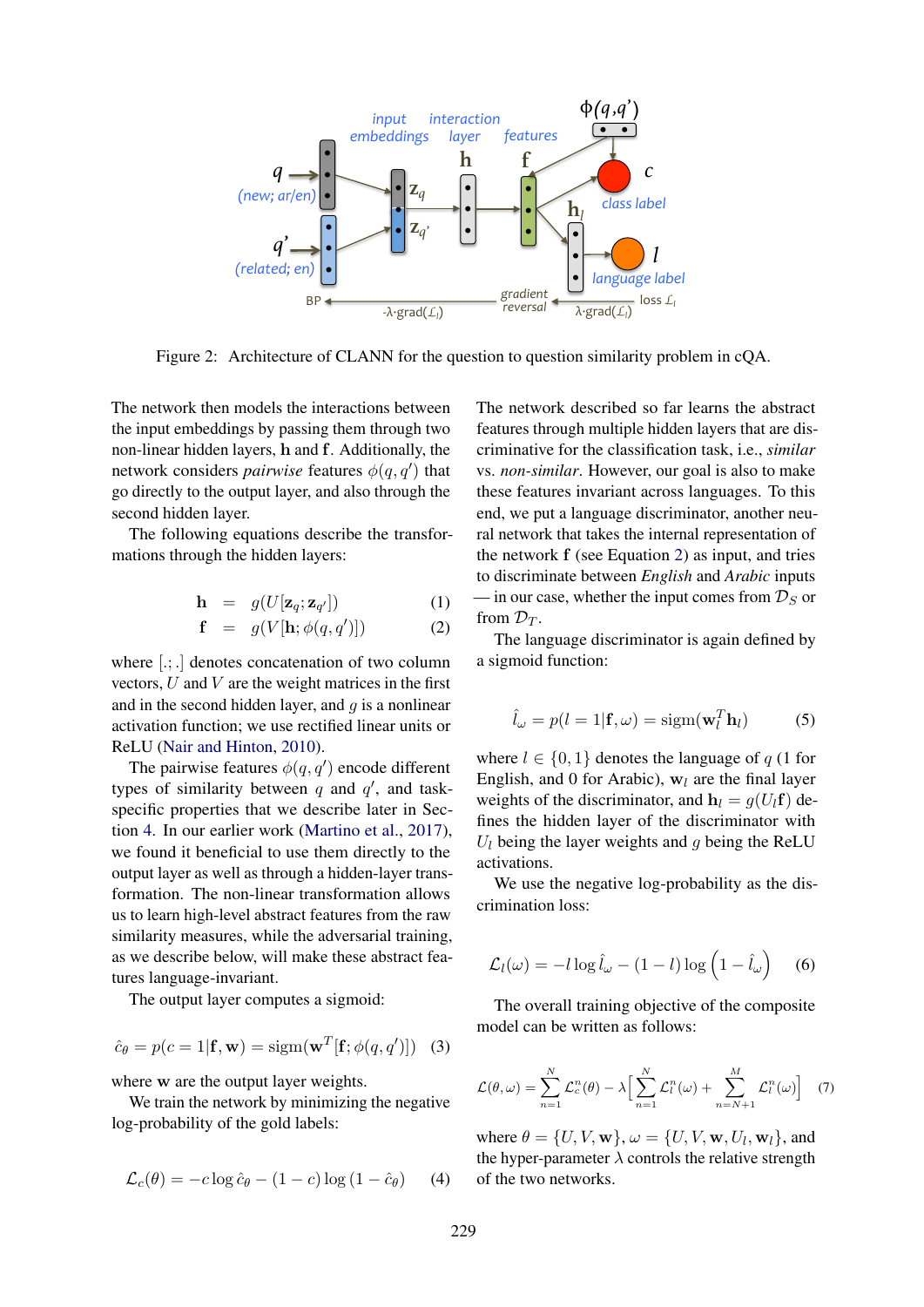In training, we look for parameter values that satisfy a min-max optimization criterion as follows:

$$
\theta^* = \operatorname*{argmin}_{U, V, \mathbf{w}} \max_{U_l, \mathbf{w}_l} \mathcal{L}(U, V, \mathbf{w}, U_l, \mathbf{w}_l)
$$
(8)

which involves a maximization (gradient ascent) with respect to  $\{U_l, \mathbf{w}_l\}$  and a minimization (gradient descent) with respect to  $\{U, V, \mathbf{w}\}\$ . Note that maximizing  $\mathcal{L}(U, V, \mathbf{w}, U_l, \mathbf{w}_l)$  with respect to  $\{U_l, \mathbf{w}_l\}$  is equivalent to minimizing the discriminator loss  $\mathcal{L}_l(\omega)$  in Equation (6), which aims to improve the discrimination accuracy. In other words, when put together, the updates of the shared parameters  $\{U, V, \mathbf{w}\}\$  for the two classifiers work adversarially with respect to each other.

In our gradient descent training, the above minmax optimization is performed by reversing the gradients of the language discrimination loss  $\mathcal{L}_l(\omega)$ , when they are backpropagated to the shared layers. As shown in Figure 2, the gradient reversal is applied to layer f and also to the layers that come before it.

Our optimization setup is related to the training method of Generative Adversarial Networks or GANs (Goodfellow et al., 2014), where the goal is to build deep generative models that can generate realistic images. The discriminator in GANs tries to distinguish real images from modelgenerated images, and thus the training attempts to minimize the discrepancy between the two image distributions, i.e., *empirical* as in the training data vs. *model-based* as produced by the generator. When backpropagating to the generator network, they consider a slight variation of the reverse gradients with respect to the discriminator loss. In particular, if  $\rho$  is the discriminator probability, instead of reversing the gradients of  $log(1 - \rho)$ , they use the gradients of  $\log \rho$ . Reversing the gradient is a different way to achieve the same goal.

Training. Algorithm 1 shows pseudocode for the algorithm we use to train our model, which is based on stochastic gradient descent (SDG). We first initialize the model parameters by using samples from glorot-uniform distribution (Glorot and Bengio,  $2010$ ). We then form minibatches of size  $b$ by randomly sampling  $b/2$  labeled examples from  $\mathcal{D}_S$  and  $b/2$  unlabeled examples from  $\mathcal{D}_T$ . For the labeled instances, both  $\mathcal{L}_c(\theta)$  and  $\mathcal{L}_l(\omega)$  losses are active, while only the  $\mathcal{L}_l(\omega)$  loss is active for the unlabeled instances.

| Algorithm 1: Model Training with SGD                                                      |
|-------------------------------------------------------------------------------------------|
| <b>Input</b> : data $\mathcal{D}_S$ , $\mathcal{D}_T$ , batch size b                      |
| <b>Output:</b> learned model parameters                                                   |
| $\{U, V, \mathbf{w}, U_l, \mathbf{w}_l\}$                                                 |
| 1. Initialize model parameters;                                                           |
| 2. repeat                                                                                 |
| ( <i>a</i> ) Randomly sample $\frac{b}{2}$ labeled examples                               |
| from $\mathcal{D}_S$                                                                      |
| ( <i>b</i> ) Randomly Sample $\frac{b}{2}$ unlabeled                                      |
| examples from $\mathcal{D}_T$                                                             |
| (c) Compute $\mathcal{L}_c(\theta)$ and $\mathcal{L}_l(\omega)$                           |
| ( <i>d</i> ) Take a gradient step for $\frac{2}{b} \nabla_{\theta} \mathcal{L}_c(\theta)$ |
| $(e)$ Take a gradient step for                                                            |
| $\frac{2\lambda}{h} \nabla_{U_l,\mathbf{w}_l} \mathcal{L}_l(\omega)$                      |
| // Gradient reversal                                                                      |
| (f) Take a gradient step for $-\frac{2\lambda}{b}\nabla_{\theta} \mathcal{L}_l(\omega)$   |
| <b>until</b> convergence;                                                                 |

As mentioned above, the main challenge in adversarial training is to balance the two components of the network. If one component becomes smarter, its loss to the shared layer becomes useless, and the training fails to converge (Arjovsky et al., 2017). Equivalently, if one component gets weaker, its loss overwhelms that of the other, causing training to fail. In our experiments, the language discriminator was weaker. This could be due to the use of *cross-language* word embeddings to generate input embedding representations for  $q$  and  $q'$ . To balance the two components, we would want the error signals from the discriminator to be fairly weak initially, with full power unleashed only as the classification errors start to dominate. We follow the weighting schedule proposed by Ganin et al. (2016, p. 21), who initialize  $\lambda$  to 0, and then change it gradually to 1 as training progresses. I.e., we start training the task classifier first, and we gradually add the discriminator's loss.

#### 3.2 Semi-supervised Extension

Above we considered an unsupervised adaptation scenario, where we did not have any labeled instance for the target language, i.e., when the new question  $q_n$  is in Arabic. However, our method can be easily generalized to a semi-supervised setting, where we have access to some labeled instances in the target language,  $\mathcal{D}_{T^*} = \{q_n, \mathcal{R}_n, c_n\}_{n=M+1}^L$ . In this case, each minibatch during training is formed by labeled instances from both  $\mathcal{D}_S$  and  $\mathcal{D}_{T^*}$ , and unlabeled instances from  $\mathcal{D}_T$ .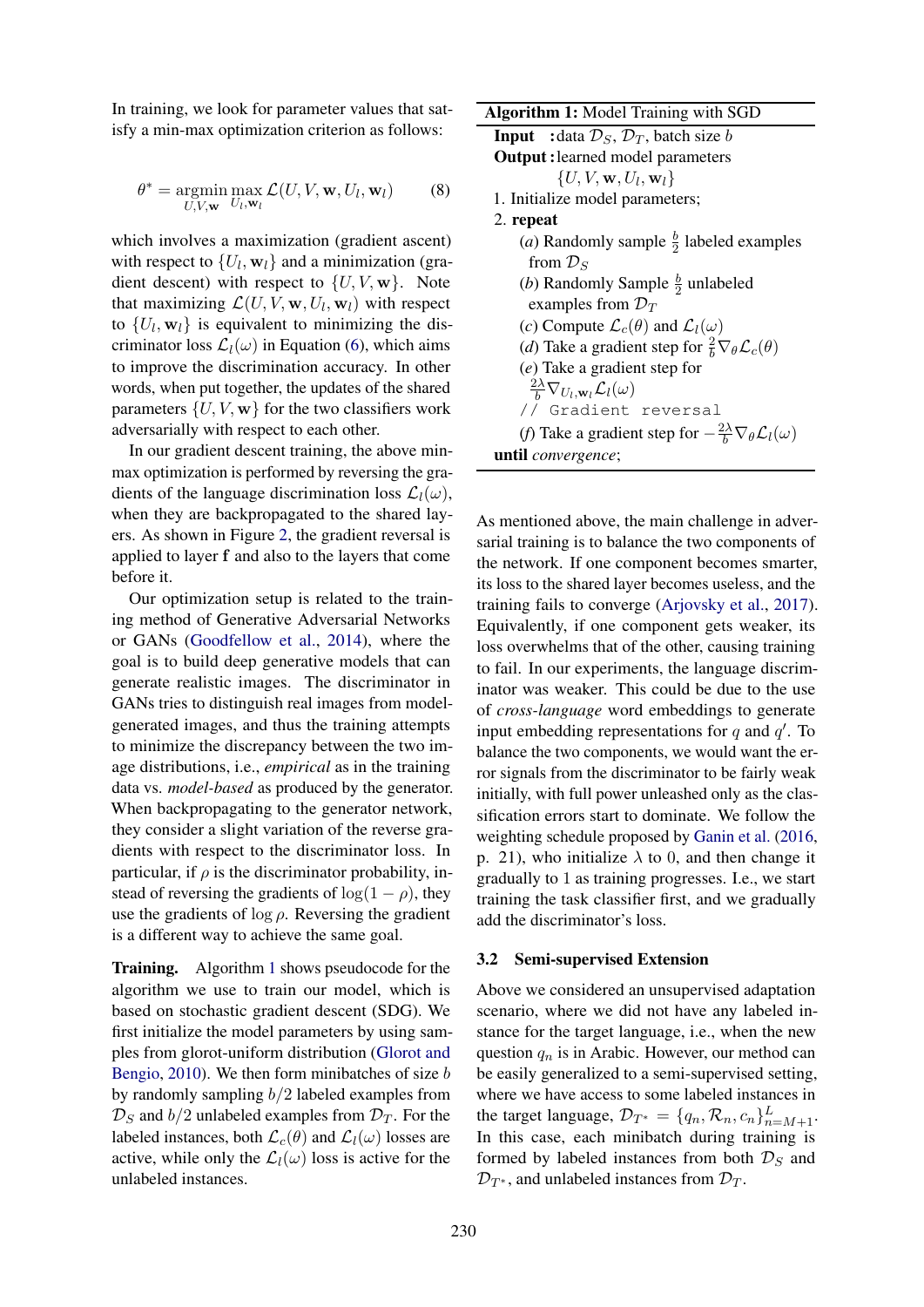| System       | Input | Discrim.                 |    | Target Hyperparam. $(b, d, h, f, l_2)$ |             |       | MAP MRR AvgRec |
|--------------|-------|--------------------------|----|----------------------------------------|-------------|-------|----------------|
| <b>FNN</b>   | en    | $\overline{\phantom{m}}$ | ar | 8, 0.2, 10, 100, 0.03                  | 75.28       | 84.26 | 89.48          |
| <b>CLANN</b> | en    | en vs. ar'               | ar | 8, 0.2, 15, 100, 0.02                  | 76.64       | 84.52 | 90.92          |
| <b>FNN</b>   | ar    |                          | en | 8, 0.4, 20, 125, 0.03                  | 75.32 84.17 |       | 89.26          |
| <b>CLANN</b> | ar    | ar vs. en'               | en | 8, 0.4, 15, 75, 0.02                   | 76.70       | 84.52 | 90.61          |

Table 1: Performance on the test set for our cross-language systems, with and without adversarial adaptation (CLANN and FNN, respectively), and for both language directions (en-ar and ar-en). The prime notation under the *Discrim.* column represents using a counterpart from the unlabeled data.

#### 4 Experimental Setting

In this section, we describe the datasets we used, the generation of the input embeddings, the nature of the pairwise features, and the general training setup of our model.

#### 4.1 Datasets

SemEval-2016 Task 3 (Nakov et al., 2016b), provides 267 input questions for training, 50 for development, and 70 for testing, and ten times as many potentially related questions retrieved by an IR engine for each input question: 2,670, 500, and 700, respectively. Based on this data, we simulated a *cross-language setup* for question-question similarity reranking. We first got the 387 original train+dev+test questions translated into Arabic by professional translators. Then, we used these Arabic questions as an input with the goal to rerank the ten related English questions. As an example, this is the Arabic translation of the original English question from Figure 1:<br>:ا تفعلون مذا الشأن؛ .<br>. ׇׇ֦֡֓֓֓֓֡֓֓֓֓֓֓֓֓֓֓֓֡׆<br>׆ ์<br>. ؙؚ<br>ۣ Ì.

; à YîE. ® XAÓ ?HAJ Ó@Q»B@ àñ¢ª K Éë ? é KñJ. Jj. K AÓ èñ ¯ ñë AÓ , Ѫ K éK . Ag. B@ I KA¿ @ X@ . é JÖÏAK . 20 úÍ@ 15 áÓ ¼ Q K , A KXCK . ú ¯

We further collected 221 additional original questions and 1,863 related questions as unlabeled data, and we got the 221 English questions translated to Arabic.<sup>2</sup>

#### 4.2 Cross-language Embeddings

We used the TED (Abdelali et al., 2014) and the OPUS parallel Arabic–English bi-texts (Tiedemann, 2012) to extract a bilingual dictionary, and to learn cross-language embeddings. We chose these bi-texts as they are conversational (TED talks and movie subtitles, respectively), and thus informal, which is close to the style of our community question answering forum.

We trained Arabic-English cross-language word embeddings from the concatenation of these bitexts using *bivec* (Luong et al., 2015), a bilingual extension of *word2vec*, which has achieved excellent results on semantic tasks close to ours (Upadhyay et al., 2016). In particular, we trained 200 dimensional vectors using the parameters described in (Upadhyay et al., 2016), with a context window of size 5 and iterating for 5 epochs. We then compute the representation for a question by averaging the embedding vectors of the words it contains. Using these cross-language embeddings allows us to compare directly representations of an Arabic or an English input question  $q$  to English potentially related questions  $q_i'$ .

#### 4.3 Pairwise Features

In addition to the embeddings, we also used some pairwise features that model the similarity or some other relation between the input question and the potentially related questions. $3$  These features were proposed in the previous literature for the question– question similarity problem, and they are necessary to obtain state-of-the-art results.

In particular, we calculated the similarity between the two questions using machine translation evaluation metrics, as suggested in (Guzmán et al., 2016). In particular, we used BLEU (Papineni et al., 2002); NIST (Doddington, 2002); TER v0.7.25 (Snover et al., 2006); METEOR v1.4 (Lavie and Denkowski, 2009) with paraphrases; Unigram PRECISION; Unigram RECALL. We also used features that model various components of BLEU, as proposed in (Guzmán et al., 2015):  $n$ -gram precisions,  $n$ -gram matches, total number of *n*-grams  $(n=1,2,3,4)$ , hypothesis and reference length, length ratio, and brevity penalty.

 $2$ Our cross-language dataset and code are available at https://github.com/qcri/CLANN

<sup>&</sup>lt;sup>3</sup>This required translating the Arabic input question to English. For this, we used an in-house Arabic–English phrasebased statistical machine translation system, trained on the TED and on the OPUS bi-texts; for language modeling, it also used the English Gigaword corpus.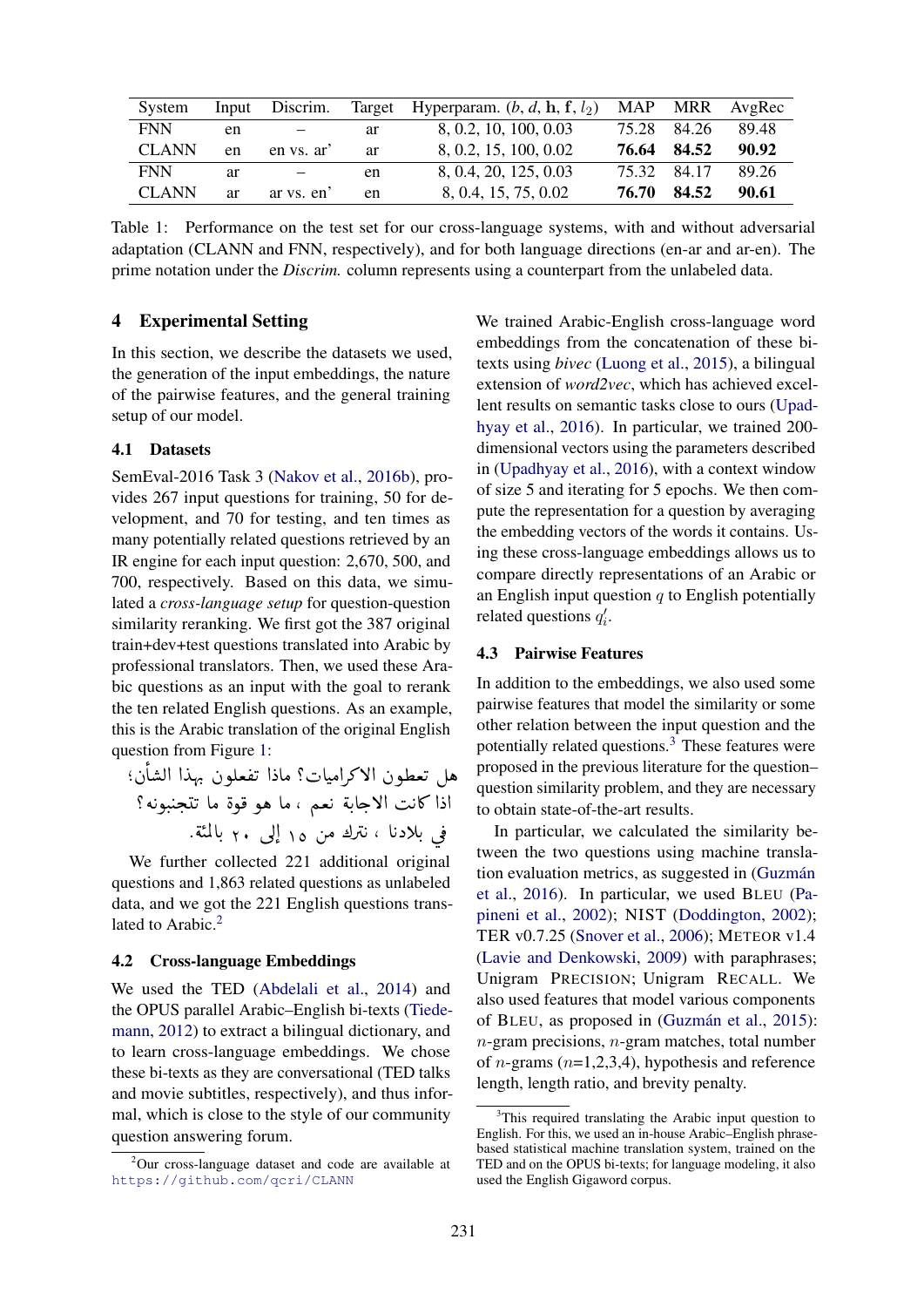We further used as features the cosine similarity between question embeddings. In particular, we used (*i*) 300-dimensional pre-trained Google News embeddings from (Mikolov et al., 2013), (*ii*) 100 dimensional embeddings trained on the entire Qatar Living forum (Mihaylov and Nakov, 2016), and (*iii*) 25-dimensional Stanford neural parser embeddings (Socher et al., 2013). The latter are produced by the parser internally, as a by-product.

Furthermore, we computed various task-specific features, most of them introduced in the 2015 edition of the SemEval task by (Nicosia et al., 2015; Joty et al., 2015). This includes some question-level features: (1) number of URLs/images/emails/phone numbers; (2) number of tokens/sentences; (3) average number of tokens; (4) type/token ratio; (5) number of nouns/verbs/adjectives/adverbs/ pronouns; (6) number of positive/negative smileys; (7) number of single/double/ triple exclamation/interrogation symbols; (8) number of interrogative sentences (based on parsing); (9) number of words that are not in WORD2VEC's Google News vocabulary. Also, some question-question pair features: (10) count ratio in terms of sentences/tokens/nouns/verbs/ adjectives/adverbs/pronouns; (11) count ratio of words that are not in WORD2VEC's Google News vocabulary. Finally, we also have one meta feature: (12) reciprocal rank of the related question in the list of related questions.

#### 4.4 Model settings

We trained our CLANN model by optimizing the objective in Equation (7) using ADAM (Kingma and Ba, 2015) with default parameters. For this, we used up to 200 epochs. In order to avoid overfitting, we used dropout (Srivastava et al., 2014) of hidden units,  $l_2$  regularization on weights, and *early stopping* by observing MAP on the development dataset —if MAP did not increase for 15 consecutive epochs, we exited with the best model recorded so far. We optimized the values of the hyper-parameters using grid search: for minibatch (*b*) size in  $\{8, 12, 16\}$ , for dropout (*d*) rate in {0.2, 0.3, 0.4, 0.5}, for h layer size in {10, 15, 20}, for f layer size in {75, 100, 125}, and for  $l_2$  strength in  $\{0.01, 0.02, 0.03\}$ . The fifth column in Table 1 shows the optimal hyper-parameter setting for the different models. Finally, we used the best model as found on the development dataset for the final evaluation on the test dataset.

|                                                | System                  |       |             | MAP MRR AvgRec |  |  |
|------------------------------------------------|-------------------------|-------|-------------|----------------|--|--|
| <b>Monolingual (English) from SemEval-2016</b> |                         |       |             |                |  |  |
| 1.                                             | IR rank                 |       | 74.75 83.79 | 88.30          |  |  |
|                                                | 2. UH-PRHLT (1st) 76.70 |       | 83.02       | 90.31          |  |  |
|                                                | 3. Conv $KN(2nd)$       | 76.02 | 84.64       | 90.70          |  |  |
| <b>Cross-language (Arabic into English)</b>    |                         |       |             |                |  |  |
|                                                | <b>CLANN</b>            | 76.70 | 84.52       | 90.61          |  |  |

Table 2: Comparison of our cross-language approach (CLANN) to the best results at SemEval-2016 Task 3, subtask B.

## 5 Evaluation Results

Below we present the experimental results for the unsupervised and semi-supervised language adaptation settings. We compare our cross-language adversarial network (CLANN) to a feed forward neural network (FNN) that has no adversarial part.

#### 5.1 Unsupervised Adaptation Experiments

Table 1 shows the main results for our crosslanguage adaptation experiments. Rows 1-2 present the results when the target language is Arabic and the system is trained with English input. Rows 3-4 show the reverse case, i.e., adaptation into English when training on Arabic. *FNN* stands for *feed-forward neural network*, and it is the upper layer in Figure 2, excluding the language discriminator. *CLANN* is the full *cross-language adversarial neural network*, training the discriminator with English inputs paired with random Arabic related questions from the unlabeled dataset. We show three ranking-oriented evaluation measures that are standard in the field of Information Retrieval: mean average precision (MAP), mean reciprocal rank (MRR), and average recall (AvgRec). We computed them using the official scorer from SemEval-2016 Task  $3<sup>4</sup>$  Similarly to that task, we consider Mean Average Precision (MAP) as the main evaluation metric. The table also presents, for reproducibility, the values of the neural network hyper-parameters after tuning (in the fifth column).

We can see that the MAP score for FNN with Arabic target is 75.28. When doing the adversarial adaptation with the unlabeled Arabic examples (CLANN), the MAP score is boosted to 76.64 (+1.36 points). Going in the reverse direction, with English as the target, yields very comparable results: MAP goes from 75.32 to 76.70 (+1.38).

<sup>4</sup>http://alt.qcri.org/semeval2016/ task3/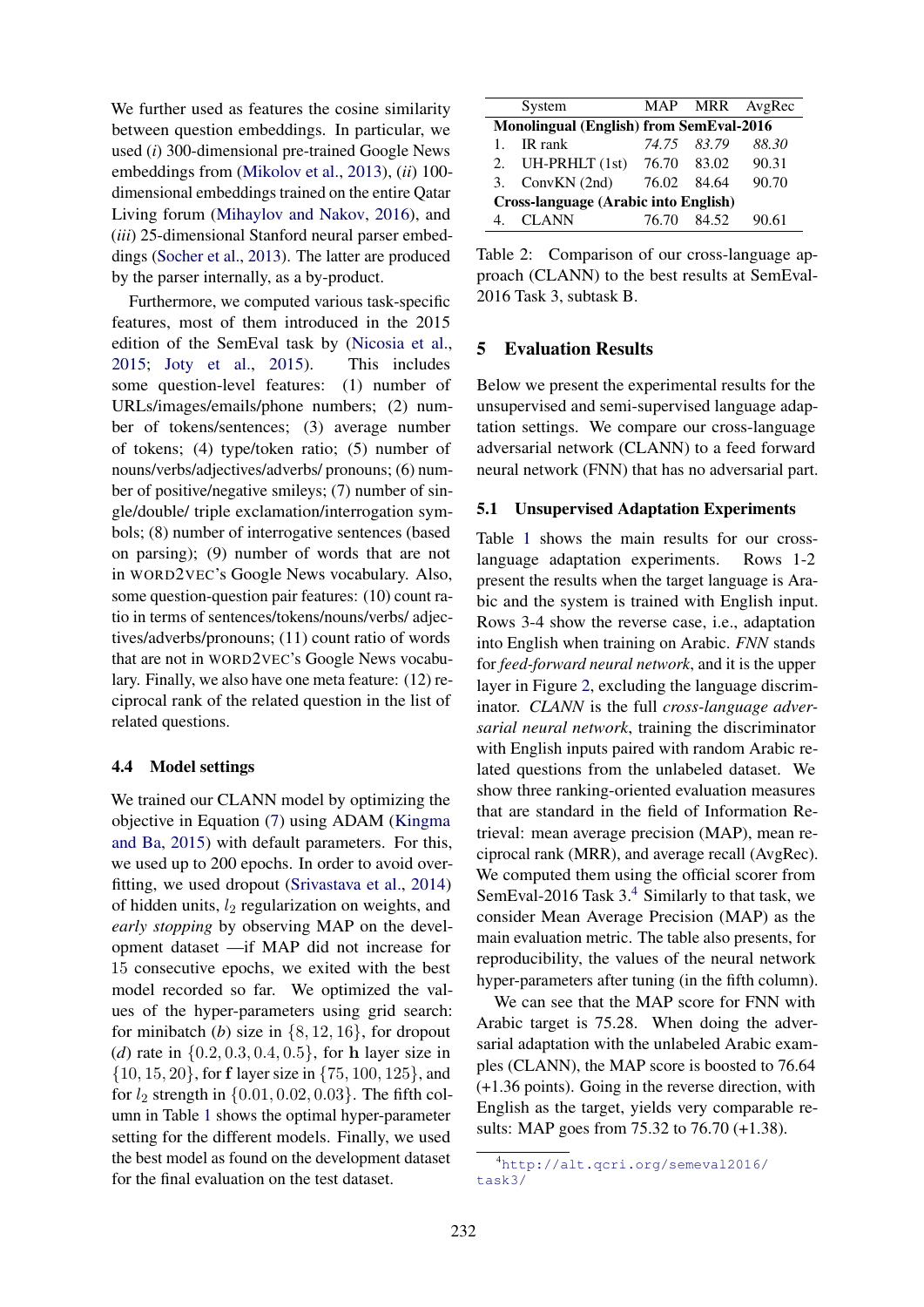

Figure 3: Scatter plots showing Arabic and English test examples, after training the adversarial network. Arabic is shown in blue, and English is in red. 0-1 are the class labels. Left: ar $\rightarrow$ en, right: en $\rightarrow$ ar.

To put these results into perspective, Table 2 shows the results for the top-2 best-performing systems from SemEval-2016 Task 3, which used a monolingual English setting. We can see that our FNN approach based on cross-language input embeddings is already not far from the best systems. Yet, when we consider the full adversarial network, in any of the two directions, we get performance that is on par with the best, in all metrics.

We conclude that the adversarial component in the network does the expected job, and improves the performance by focusing the languageindependent features in the representation layer. The scatter plots in Figure 3 are computed by projecting the representation layer vectors of the first 500 test examples into two dimensions using t-SNE visualization (van der Maaten and Hinton, 2008). The first 250 are taken with Arabic input (blue), the second 250 are taken with English input (red). 0-1 are the class labels (similar vs. non-similar). The top plot corresponds to CLANN training with English and adapting with Arabic examples, while the second one covers the opposite direction. The plots look as expected. CLANN really mixes the blue and the red examples, as the adversarial part of the network pushes for learning shared abstract features that are language-insensitive. At the same time, the points form clusters with clear majorities of 0s or 1s, as the supervised part of the network learns how to classify them in these classes.

#### 5.2 Semi-supervised Experiments

We now study the semi-supervised scenario when we also have some labeled data from the target language, i.e., where the original question  $q$  is in the target language. This can be relevant in practical situations, as sometimes we might be able to annotate some data in the target language. It is also an exploration of training with data in multiple languages all together.

To simulate this scenario, we split the training set in two halves. We train with one half as the source language, and we use the other half with the target language as extra supervised data. At the same time, we also use the unlabeled examples as before. We introduced the semi-supervised model in subsection 3.2, which is a straightforward adaptation of the CLANN model.

Table 3 shows the main results of our crosslanguage semi-supervised experiments. The table is split into two blocks by source and target language (en-ar or ar-en). We also use the same notation as in Table 1. The suffixes *-unsup* and *-semisup* indicate whether CLANN is trained in unsupervised mode (same as in Table 1) or in semisupervised mode. The language discriminator in this setting is trained to discriminate between labeled source and labeled target examples, and labeled source and unlabeled target examples. This is indicated in the *Discrim.* column using asterisk and prime symbols, respectively.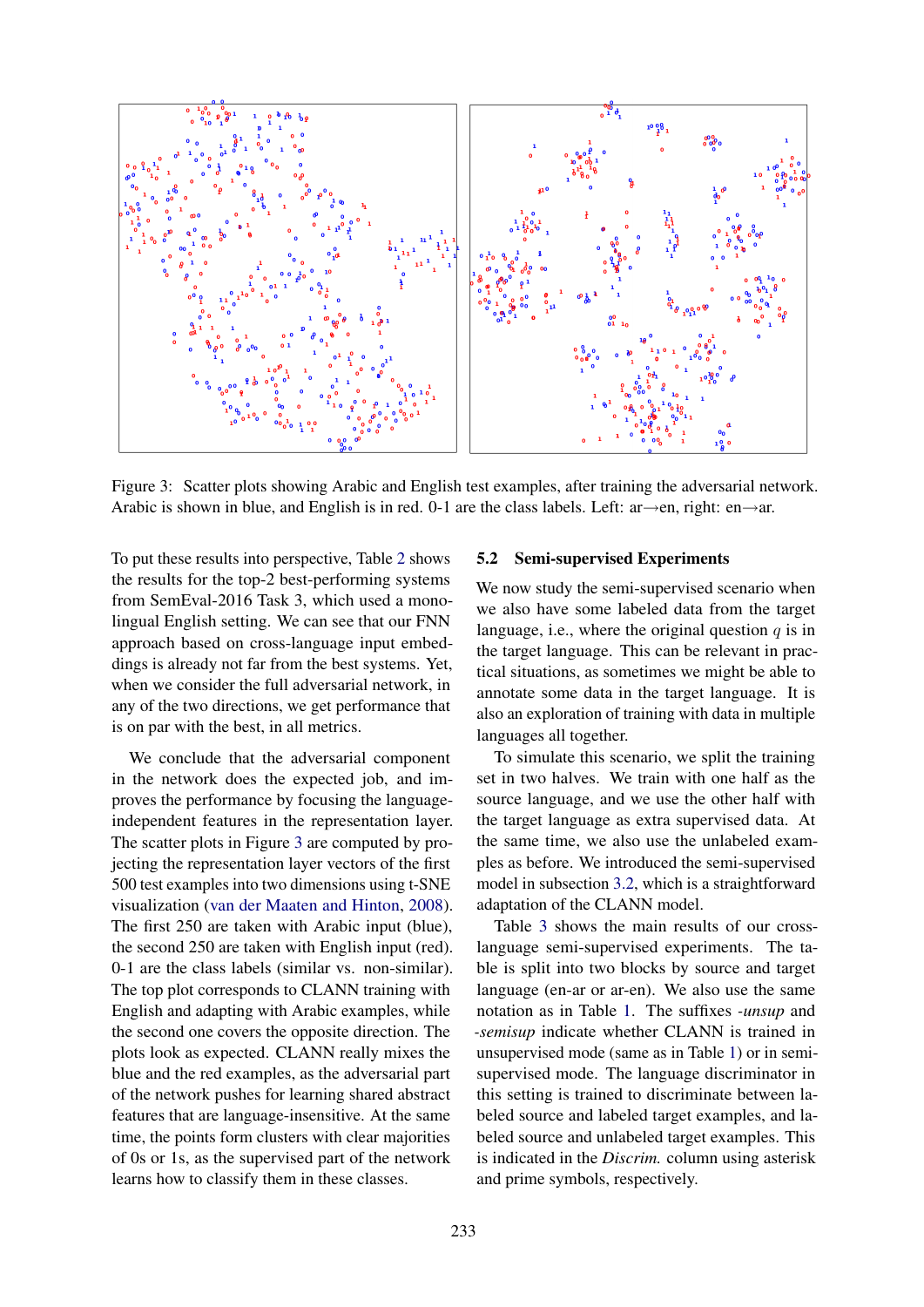| System        | Input     | Discrim.                 | Target | Hyperparam.<br>$(b, d, h, f, l_2)$ | <b>MAP</b> | MRR   | AvgRec |
|---------------|-----------|--------------------------|--------|------------------------------------|------------|-------|--------|
| <b>FNN</b>    | en        |                          | ar     | 8, 0.3, 10, 100, 0.03              | 74.69      | 83.79 | 88.16  |
| CLANN-unsup   | en        | en vs. ar'               | ar     | 12, 0.3, 15, 75, 0.02              | 75.93      | 84.15 | 89.63  |
| CLANN-semisup | $en+ar^*$ | en vs. ar*<br>en vs. ar' | ar     | 8, 0.4, 15, 75, 0.02               | 76.65      | 84.52 | 90.84  |
| <b>FNN</b>    | ar        |                          | en     | 8, 0.2, 10, 75, 0.03               | 75.38      | 84.05 | 89.12  |
| CLANN-unsup   | ar        | ar vs. en'               | en     | 12, 0.2, 15, 75, 0.03              | 75.89      | 84.29 | 89.54  |
| CLANN-semisup | $ar+en^*$ | ar vs. en*<br>ar vs. en' | en     | 8, 0.2, 10, 75, 0.03               | 76.63      | 84.52 | 90.82  |

Table 3: Semi-supervised experiments, when training on half of the training dataset, and evaluating on the full testing dataset. Shown is the performance of our cross-language models, with and without adversarial adaptation (i.e., using CLANN and FNN, respectively), using the unsupervised and the semi-supervised settings, and for both language directions: English–Arabic and Arabic–English. The prime notation in the *Discrim.* column represents choosing a counterpart for the discriminator from the unlabeled data. The asterisks stand for choosing an unpaired labeled example from the other half of the training dataset.

There are several interesting observations that we can make about Table 3. First, since here we are training with only 50% of the original training data, both FNN and CLANN-unsup yield lower results compared to before, i.e., compared to Table 1; this is to be expected. However, the unsupervised adaptation, i.e., using the CLANN-unsup model, still yields improvements over the FNN model by a sizable margin, according to all three evaluation measures. When we also train using the additional labeled examples in the target language, i.e., using the CLANN-semisup model, the results are boosted again to a final MAP score that is very similar to what we had obtained before with the full source-language training dataset. In the English into Arabic adaptation, the MAP score jumps from 74.69 to 76.65 (+1.96 points) when going from the FNN to the CLANN-semisup model, the MRR score goes from 83.79 to 84.52 (+0.73), and the AvgRec score is boosted from 88.16 to 90.84 (+2.68). The results in the opposite adaptation direction, i.e., from Arabic into English, follow a very similar pattern.

These results demonstrate the effectiveness and the flexibility of our general adversarial training framework within our CLANN architecture when applied to a cross-language setting for questionquestion similarity, taking advantage of the unlabeled examples in the target language (i.e., when using unsupervised adaptation) and also taking advantage of any labeled examples in the target language that we may have at our disposal (i.e., when using semi-supervised training with input examples in the two languages simultaneously).

#### 6 Conclusion

We have studied the problem of cross-language adaptation for the task of question–question similarity reranking in community question answering, when the input question can be either in English or in Arabic with the objective to port a system trained on one input language to another input language given labeled data for the source language and only unlabeled data for the target language. We used a discriminative adversarial neural network, which we trained to learn task-specific representations directly. This is novel in a cross-language setting, and we have shown that it works quite well. The evaluation results have shown sizable improvements over a strong neural network model that uses simple projection with cross-language word embeddings.

In future work, we want to extend the present research in several directions. For example, we would like to start with monolingual word embeddings and to try to learn the shared cross-language representation directly as part of the end-to-end training of our neural network. We further plan to try LSTM and CNN for generating the initial representation of the input text (instead of simple averaging of word embeddings). We also want to experiment with more than two languages at a time. Another interesting research direction we want to explore is to try to adapt our general CLANN framework to other tasks, e.g., to answer ranking in community Question Answering (Joty et al., 2016; Nakov et al., 2016a) in a cross-language setting, as well as to cross-language representation learning for words and sentences.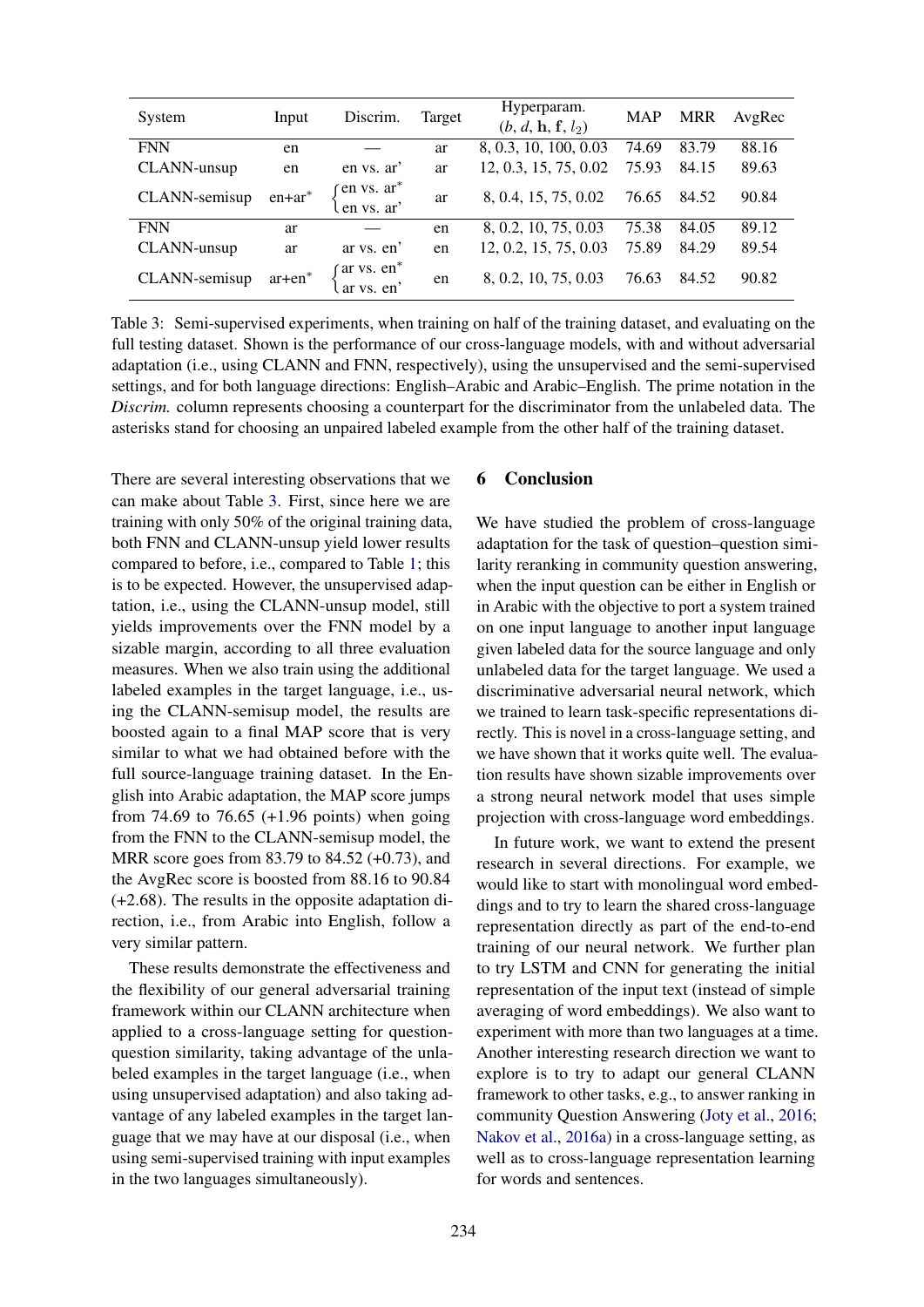#### Acknowledgment

This research was performed by the Arabic Language Technologies group at Qatar Computing Research Institute, HBKU, within the Interactive sYstems for Answer Search project (IYAS).

### References

- Ahmed Abdelali, Francisco Guzmán, Hassan Sajjad, and Stephan Vogel. 2014. The AMARA corpus: Building parallel language resources for the educational domain. In *Proceedings of the 9th International Conference on Language Resources and Evaluation*. Reykjavik, Iceland, LREC '14, pages 1856– 1862.
- Eneko Agirre, Carmen Banea, Daniel Cer, Mona Diab, Aitor Gonzalez-Agirre, Rada Mihalcea, German Rigau, and Janyce Wiebe. 2016. SemEval-2016 task 1: Semantic textual similarity, monolingual and cross-lingual evaluation. In *Proceedings of the 10th International Workshop on Semantic Evaluation*. San Diego, CA, USA, SemEval '16, pages 497– 511.
- Martín Arjovsky, Soumith Chintala, and Léon Bottou. 2017. Wasserstein GAN. *CoRR* abs/1701.07875.
- Gosse Bouma, Jori Mur, and Gertjan van Noord. 2008. Question answering with Joost at CLEF 2008. In *Proceedings of the 9th Workshop of the Cross-Language Evaluation Forum: Evaluating Systems for Multilingual and Multimodal Information Access*. Aarhus, Denmark, CLEF '08, pages 257–260.
- Yunbo Cao, Huizhong Duan, Chin-Yew Lin, Yong Yu, and Hsiao-Wuen Hon. 2008. Recommending questions using the MDL-based tree cut model. In *Proceedings of the 17th International Conference on World Wide Web*. Beijing, China, WWW '08, pages 81–90.
- Giovanni Da San Martino, Alberto Barrón-Cedeño, Salvatore Romeo, Antonio Uva, and Alessandro Moschitti. 2016. Learning to re-rank questions in community question answering using advanced features. In *Proceedings of the 25th ACM International Conference on Information and Knowledge Management*. Indianapolis, IN, USA, CIKM '16, pages 1997–2000.
- George Doddington. 2002. Automatic evaluation of machine translation quality using n-gram cooccurrence statistics. In *Proceedings of the 2nd International Conference on Human Language Technology Research*. San Diego, CA, USA, HLT '02, pages 138–145.
- Cicero dos Santos, Luciano Barbosa, Dasha Bogdanova, and Bianca Zadrozny. 2015. Learning hybrid representations to retrieve semantically equivalent questions. In *Proceedings of the 53rd Annual*

*Meeting of the Association for Computational Linguistics and the 7th International Joint Conference on Natural Language Processing*. Beijing, China, ACL-IJCNLP '15, pages 694–699.

- Abdessamad Echihabi and Daniel Marcu. 2003. A noisy-channel approach to question answering. In *Proceedings of the 41st Annual Meeting of the Association for Computational Linguistics*. Sapporo, Japan, ACL '03, pages 16–23.
- Pamela Forner, Anselmo Peñas, Eneko Agirre, Iñaki Alegria, Corina Forascu, Nicolas Moreau, Petya Osenova, Prokopis Prokopidis, Paulo Rocha, Bogdan Sacaleanu, Richard F. E. Sutcliffe, and Erik F. Tjong Kim Sang. 2008. Overview of the CLEF 2008 Multilingual Question Answering Track. In *Proceedings of the 9th Workshop of the Cross-Language Evaluation Forum: Evaluating Systems for Multilingual and Multimodal Information Access*. Aarhus, Denmark, CLEF '08, pages 262–295.
- Yaroslav Ganin, Evgeniya Ustinova, Hana Ajakan, Pascal Germain, Hugo Larochelle, François Laviolette, Mario Marchand, and Victor Lempitsky. 2016. Domain-adversarial training of neural networks. *Journal of Machine Learning Research* 17(1):2096–2030.
- Xavier Glorot and Yoshua Bengio. 2010. Understanding the difficulty of training deep feedforward neural networks. In *JMLR W&CP: Proceedings of the Thirteenth International Conference on Artificial Intelligence and Statistics*. Sardinia, Italy, volume 9 of *AISTATS '10*, pages 249–256.
- Ian Goodfellow, Jean Pouget-Abadie, Mehdi Mirza, Bing Xu, David Warde-Farley, Sherjil Ozair, Aaron Courville, and Yoshua Bengio. 2014. Generative adversarial nets. In *Proceedings of Advances in Neural Information Processing Systems Conference 27*. Montréal, Canada, NIPS '14, pages 2672-2680.
- Francisco Guzmán, Shafiq Joty, Lluís Màrquez, and Preslav Nakov. 2015. Pairwise neural machine translation evaluation. In *Proceedings of the 53rd Annual Meeting of the Association for Computational Linguistics and the 7th International Joint Conference on Natural Language Processing (Volume 1: Long Papers)*. Beijing, China, ACL-IJCNLP '15, pages 805–814.
- Francisco Guzmán, Lluís Màrquez, and Preslav Nakov. 2016. Machine translation evaluation meets community question answering. In *Proceedings of the 54th Annual Meeting of the Association for Computational Linguistics*. Berlin, Germany, ACL '16, pages 460–466.
- Sven Hartrumpf, Ingo Glöckner, and Johannes Leveling. 2008. Efficient question answering with question decomposition and multiple answer streams. In *Proceedings of the 9th Workshop of the Cross-Language Evaluation Forum: Evaluating Systems for Multilingual and Multimodal Information Access*. Aarhus,Denmark, CLEF '08, pages 421–428.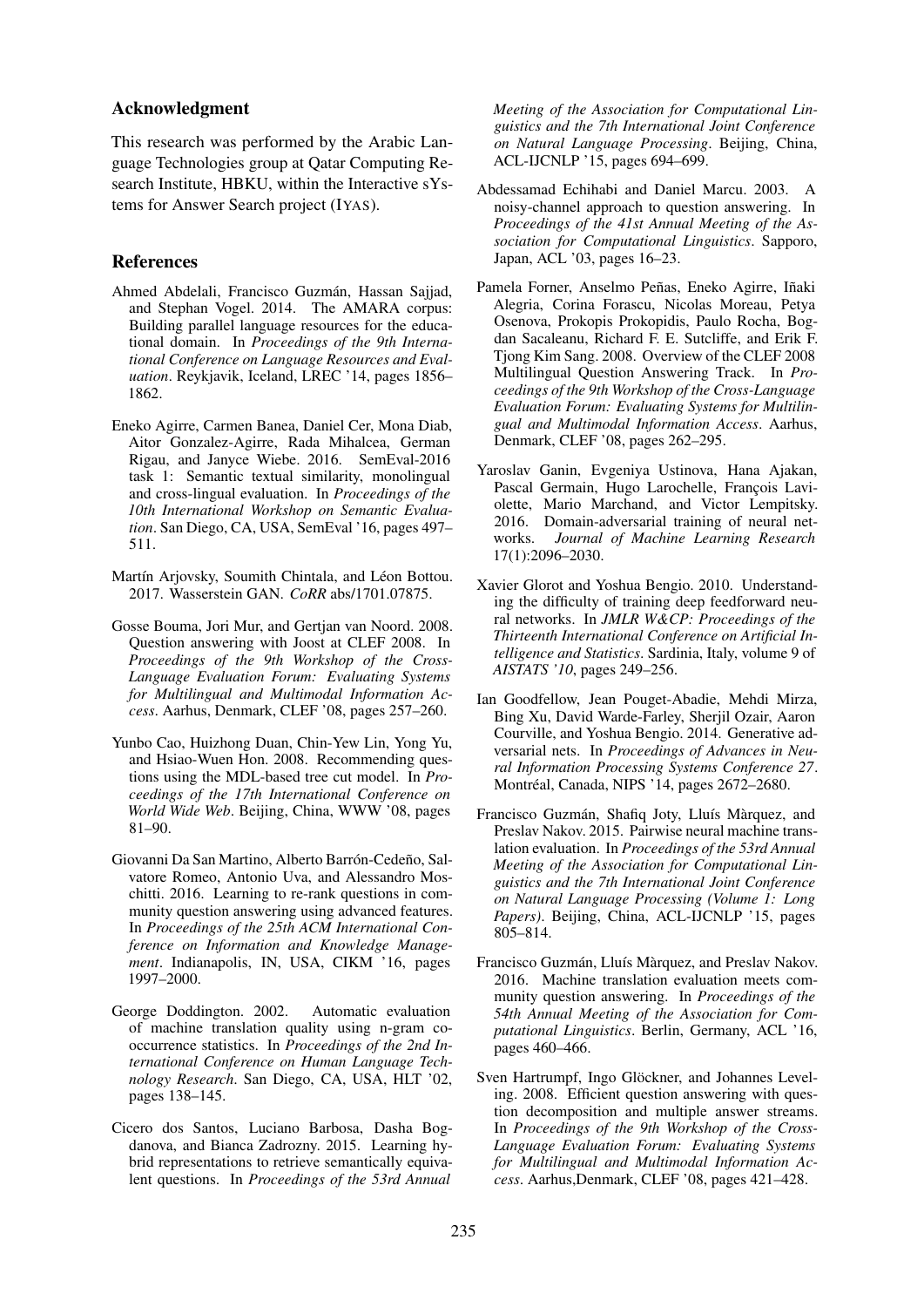- Jiwoon Jeon, W. Bruce Croft, and Joon Ho Lee. 2005. Finding similar questions in large question and answer archives. In *Proceedings of the 14th ACM International Conference on Information and Knowledge Management*. Bremen, Germany, CIKM '05, pages 84–90.
- Shafiq Joty, Alberto Barrón-Cedeño, Giovanni Da San Martino, Simone Filice, Lluís Màrquez, Alessandro Moschitti, and Preslav Nakov. 2015. Global Thread-level Inference for Comment Classification in Community Question Answering. In *Proc. of the 2015 Conference on Empirical Methods in Natural Language Processing*. ACL, Lisbon, Portugal, pages 573–578.
- Shafiq Joty, Lluís Màrquez, and Preslav Nakov. 2016. Joint learning with global inference for comment classification in community question answering. In *Proceedings of the 2016 Conference of the North American Chapter of the Association for Computational Linguistics*. San Diego, CA, USA, NAACL-HLT '16.
- Diederik P. Kingma and Jimmy Ba. 2015. Adam: A method for stochastic optimization. In *Proceedings of the 3rd International Conference for Learning Representations*. San Diego, CA, USA, ICLR '15.
- Alon Lavie and Michael Denkowski. 2009. The ME-TEOR metric for automatic evaluation of machine translation. *Machine Translation* 23(2–3):105–115.
- Tao Lei, Hrishikesh Joshi, Regina Barzilay, Tommi S. Jaakkola, Kateryna Tymoshenko, Alessandro Moschitti, and Lluís Màrquez. 2016. Semi-supervised question retrieval with gated convolutions. In *Proceedings of the 15th Annual Conference of the North American Chapter of the Association for Computational Linguistics*. San Diego, CA, USA, NAACL-HLT '16, pages 1279–1289.
- Chuan-Jie Lin and Yu-Min Kuo. 2010. Description of the NTOU complex QA system. In *Proceedings of the 8th NTCIR Workshop Meeting on Evaluation of Information Access Technologies: Information Retrieval, Question Answering, and Cross-Lingual Information Access*. Tokyo, Japan, NTCIR '10, pages 47–54.
- Thang Luong, Hieu Pham, and Christopher D. Manning. 2015. Bilingual word representations with monolingual quality in mind. In *Proceedings of the 1st Workshop on Vector Space Modeling for Natural Language Processing*. Denver, CO, USA, pages 151–159.
- Alireza Makhzani, Jonathon Shlens, Navdeep Jaitly, and Ian J. Goodfellow. 2016. Adversarial autoencoders. In *Proceedings of the International Conference on Learning Representations 2016*. San Juan, Puerto Rico, ICLR '16.
- Giovanni Da San Martino, Salvatore Romeo, Alberto Barrón Cedeño, Shafiq Joty, Lluís Màrquez,

Alessandro Moschitti, and Preslav Nakov. 2017. Cross-language question re-ranking. In *Proceedings of the 40th ACM SIGIR Conference on Research and Development in Information Retrieval*. Tokyo, Japan, SIGIR '17.

- Luke Metz, Ben Poole, David Pfau, and Jascha Sohl-Dickstein. 2017. Unrolled generative adversarial networks. In *5th International Conference on Learning Representations*. Toulon, France, ICLR '17.
- Todor Mihaylov and Preslav Nakov. 2016. SemanticZ at SemEval-2016 Task 3: Ranking relevant answers in community question answering using semantic similarity based on fine-tuned word embeddings. In *Proceedings of the 10th International Workshop on Semantic Evaluation*. San Diego, CA, USA, SemEval '16, pages 879–886.
- Tomas Mikolov, Wen-tau Yih, and Geoffrey Zweig. 2013. Linguistic regularities in continuous space word representations. In *Proceedings of the 2013 Conference of the North American Chapter of the Association for Computational Linguistics*. Atlanta, GA, USA, NAACL-HLT '13, pages 746–751.
- Teruko Mitamura, Hideki Shima, Tetsuya Sakai, Noriko Kando, Tatsunori Mori, Koichi Takeda, Chin-Yew Song Ruihua Lin, Chuan-Jie Lin, and Cheng-Wei Lee. 2010. Overview of the NTCIR-8 ACLIA tasks: Advanced cross-lingual information access. In *Proceedings of the 8th NTCIR Workshop Meeting on Evaluation of Information Access Technologies: Information Retrieval, Question Answering, and Cross-Lingual Information Access*. Tokyo, Japan, NTCIR '10, pages 15–24.
- Saif M. Mohammad, Mohammad Salameh, and Svetlana Kiritchenko. 2016. How translation alters sentiment. *Journal of Artificial Intelligence Research* 55(1):95–130.
- Vinod Nair and Geoffrey E. Hinton. 2010. Rectified linear units improve restricted Boltzmann machines. In *Proceedings of the 27th International Conference on Machine Learning*. Haifa, Israel, ICML '10, pages 807–814.
- Preslav Nakov, Doris Hoogeveen, Lluís Màrquez, Alessandro Moschitti, Hamdy Mubarak, Timothy Baldwin, and Karin Verspoor. 2017. SemEval-2017 task 3: Community question answering. In *Proceedings of the 11th International Workshop on Semantic Evaluation*. Vancouver, Canada, SemEval '17.
- Preslav Nakov, Lluís Màrquez, and Francisco Guzmán. 2016a. It takes three to tango: Triangulation approach to answer ranking in community question answering. In *Proceedings of the 2016 Conference on Empirical Methods in Natural Language Processing*. Austin, TX, USA, EMNLP '16, pages 1586–1597.
- Preslav Nakov, Lluís Màrquez, Alessandro Moschitti, Walid Magdy, Hamdy Mubarak, Abed Alhakim Freihat, Jim Glass, and Bilal Randeree. 2016b.